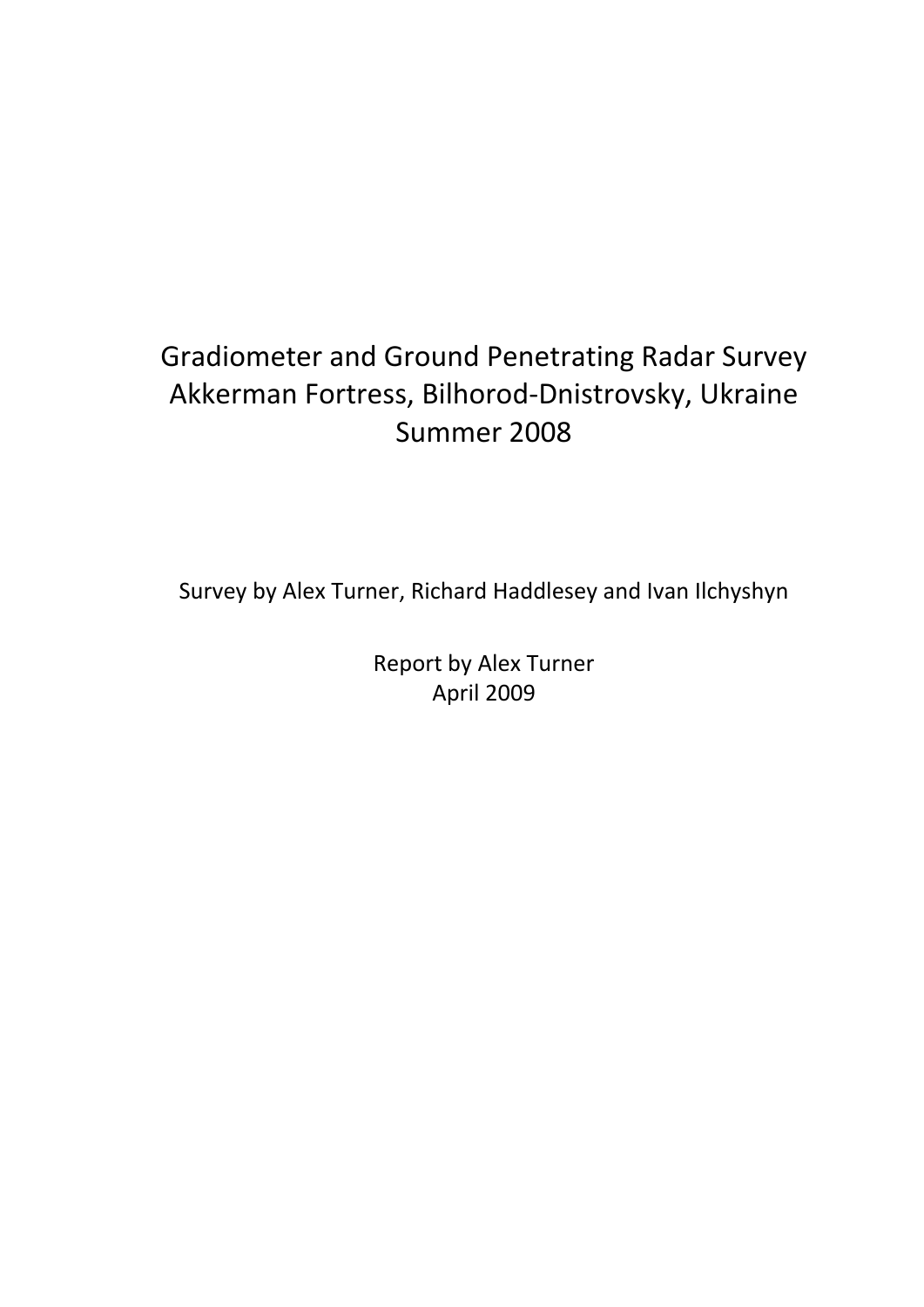# <span id="page-1-0"></span>**Contents**

# **List of Figures**

| Figure 1: Location of the Gradiometer survey: base map georeferenced to Google satellite imagery . 7 |  |
|------------------------------------------------------------------------------------------------------|--|
| Figure 2: Location of the GPR survey: base map georeferenced to Google satellite imagery 8           |  |
| Figure 3: Location of the 2008 Gradiometer and GPR surveys in relation to the 2007 Resistance        |  |
|                                                                                                      |  |
| Figure 4: Composite plot of GPR survey results: base map georeferenced to Google satellite imagery.  |  |
|                                                                                                      |  |
| Figure 5: Composite plot of the gradiometer survey: base map georeferenced to Google satellite       |  |
|                                                                                                      |  |
|                                                                                                      |  |
| Figure 7: Interpretation of the GPR results:- Grids 6-7 (top) grid 8 (bottom), Glacis.  13           |  |
|                                                                                                      |  |
| Figure 9: Interpretation of the gradiometer results: Grids 20 and 21, Civil Yard  15                 |  |
| Figure 10: Interpretation of the gradiometer plot: Grid 13-19, Garrison Yard 16                      |  |
|                                                                                                      |  |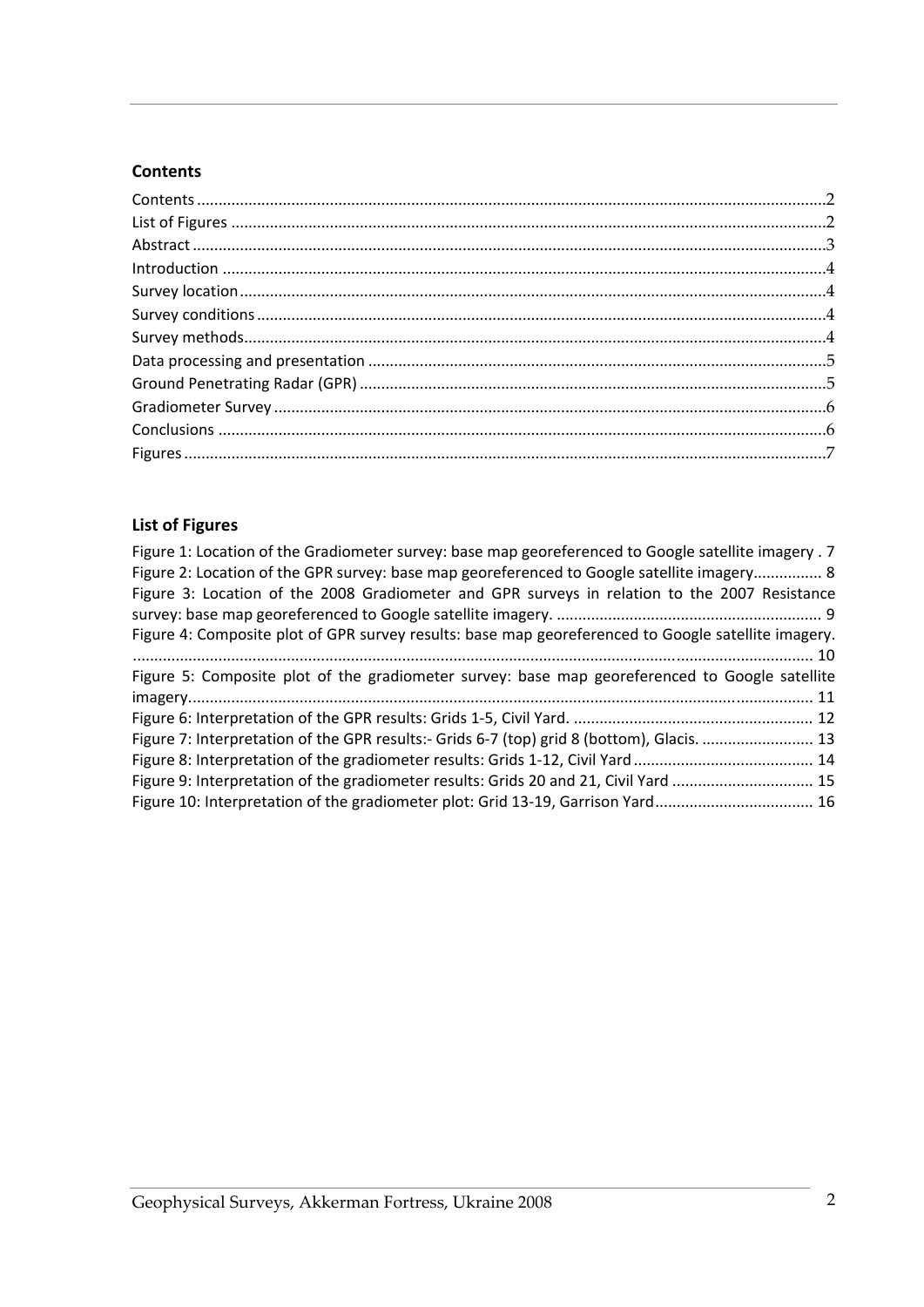#### <span id="page-2-0"></span>**Abstract**

Following the successful deployment of electrical resistance survey in 2007 the geophysical surveys team continued in 2008 with two further prospection techniques, gradiometry and ground penetrating radar (GPR). The application of the two geophysical survey methodologies, in addition to the resistivity of 2007, would, it was hoped, provide a more holistic approach to the investigation of the sub‐surface remains at Akkerman. Gradiometry was used over a total area of 0.8ha within both the Garrison Yard and the Civil Yards. A number of ephemeral rectilinear anomalies could be observed along the base of the northwest section of the Civil Yard and the buildings, revealed during the 2007 resistivity survey, were also evident. Two circular anomalies in the north-western sector of the Civil Yard, probably representing well cappings, were also detected. Only further intrusive physical investigation would reveal whether these belong to antiquity or are reminders of a much more recent past. Several areas of Ground Penetrating Radar (GPR) survey were also undertaken both within the Civil Yard and outside the walls within the immediate environs of the fortress. Survey within the southwest corner of the Civil Yard confirmed the features revealed on the gradiometry and clearly demonstrated the artificial changes in level within the fortress. The survey of the area outside the fortress to the north of the Storeyed Tower revealed a palimpsest of features many of which are probably associated with the modern sewage and gas systems. A circular anomaly on the GPR to the south of the Wooden Tower, may hint at Greek activity beyond the area visible today. The application of these survey methods has gone some way towards a truly holistic cross-disciplinary application of research methodology but further retrogressive investigation of the cartographic evidence and its integration with an accurate combined GPS and Total Station survey of the fortress would enable greater value to be derived from the collected data.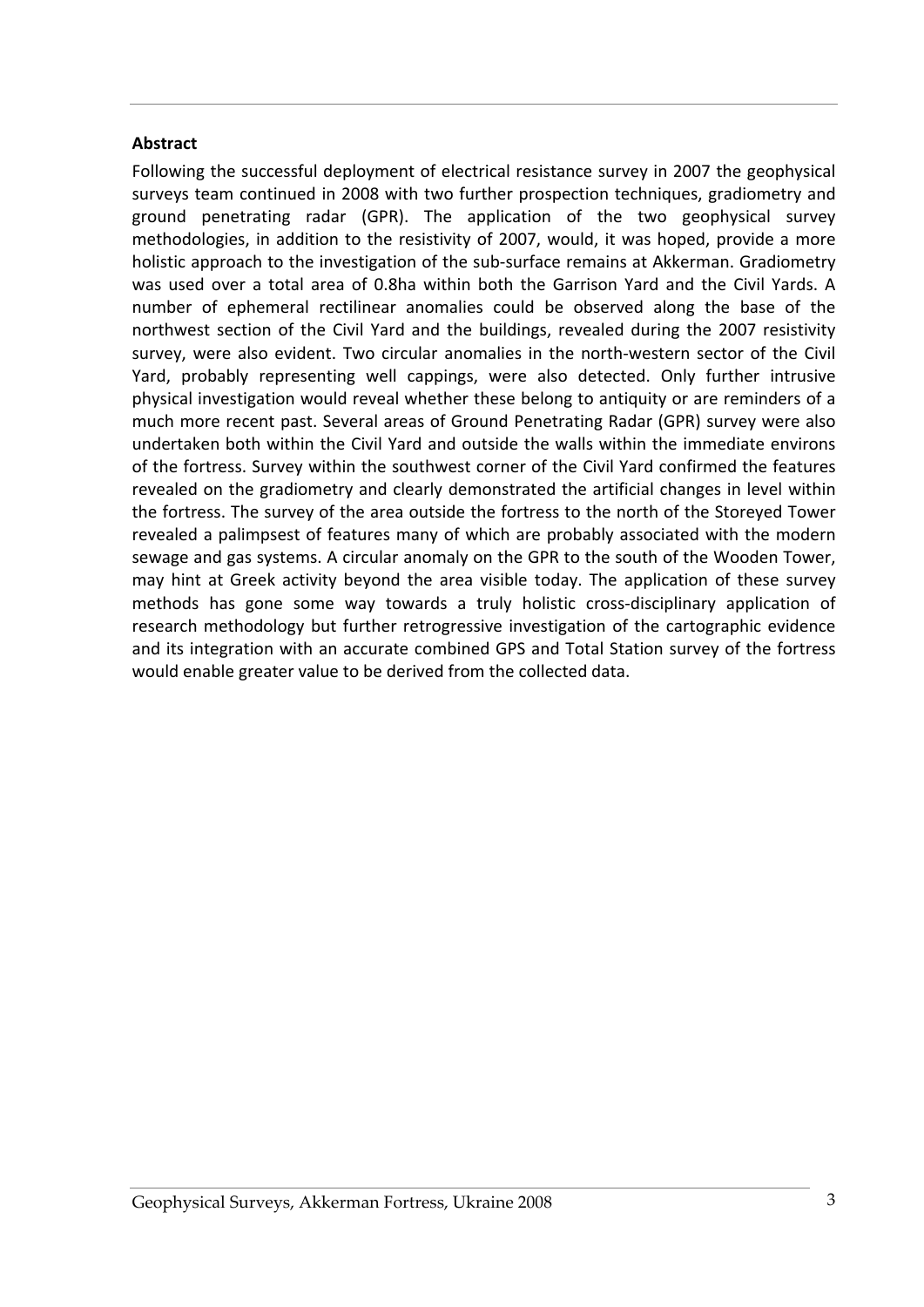#### <span id="page-3-0"></span>**Introduction**

#### **Survey location**

Surveys were undertaken in Civil Yard using gradiometry and GPR, the Garrison Yard using gradiometry only and some areas outside the fortress on the Glacis were undertaken using GPR only (Figure 1‐3). The choice of survey area was determined by a desire to compare the results of the two methodologies with those from the resistance survey of 2007 and logistical expediency. Due to the sensitivity of the gradiometer to the magnetic signature from the GPR any given survey area could only be occupied by one method at any given time. The division between gradiometry in the Garrison Yard and GPR outside the fortress was therefore one of practical necessity.

#### **Survey conditions**

Weather conditions were ideal for gradiometer and GPR surveys with the low level of moisture within the soil being particularly advantageous for radar, enabling good penetration of the radar signal through the ground. Conditions underfoot were variable and some of the survey areas, particularly in the Civil Yard, were difficult to negotiate. Survey within the Garrison Yard was hampered by the movement of people, particularly during the weekend tourist activities within the fort, but careful timing of survey location kept this to a minimum.

#### **Survey methods**

Gradiometry relies on the enhancement of magnetism within buried objects, from exposure either to high temperatures from burning or a firing process, as in the case of tile or pottery production. Changes in magnetism can additionally be caused by anthropogenic action, as in the case of a pit or a ditch containing decomposing organic material. GPR imparts an electro‐ magnetic pulse into the ground and measures the speed of the reflection of this signal from buried objects or the interfaces between archaeological horizons. Gradiometry is a passive technique and GPR an active one. Both survey techniques require the establishment of a site survey grid. To this end, for the gradiometer survey, parallel base lines at 20 metre intervals were laid out using tapes and sub‐divided with survey pegs at 20 metre intervals. The first baseline was aligned to magnetic north and the second was orientated at 90 degrees to the first. The survey area was then divided into a series of 20 metre x 20 metres squares again using tapes. The survey grid for the GPR survey was more flexible but mainly consisted of a series of 50m x 20m rectangular survey areas. These were also laid using tapes and survey pegs. Readings were taken on a series of traverses 0.5m apart with a sample interval along each traverse of 0.2m. Both surveys employed some non‐standard survey grid sizes but these were confined to areas with difficult terrain or limited access. The gradiometer survey was carried out using a Geoscan FM36 fluxgate gradiometer equipped with a ST1 sample trigger. Reading were taken at 0.5m intervals in both the traverse and sample directions. The GPR survey was carried out using a Mala RAMAC X3M with two laptop computers used for data storage and a 500 MHz antenna. Parallel traverses were surveyed at one‐metre intervals using two parallel tapes for traverse measurement and sample readings were taken along each traverse at 0.25 metres intervals. Sample measurement was controlled by a calibrated measuring wheel attached to a rough terrain cart.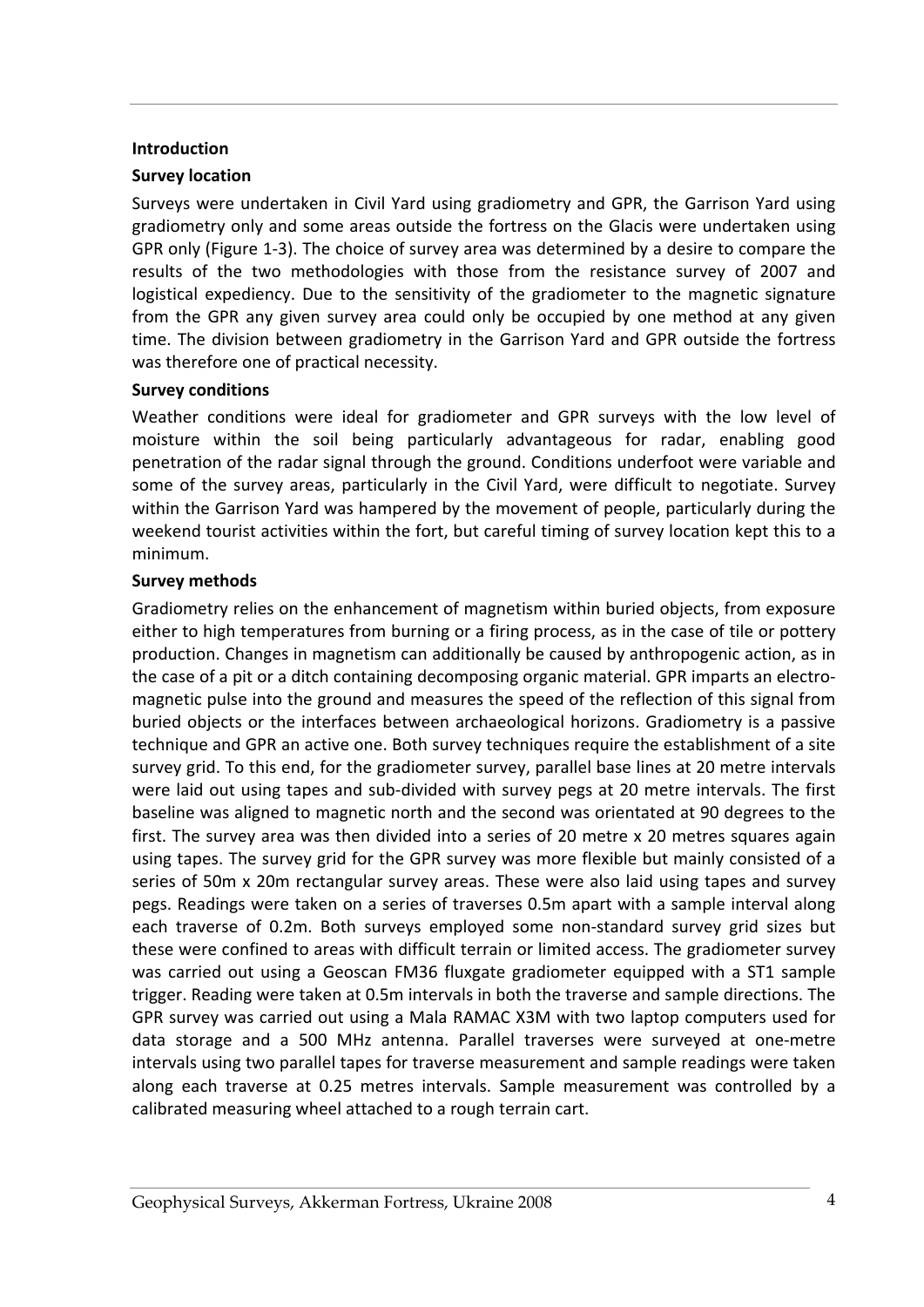#### <span id="page-4-0"></span>**Data processing and presentation**

Upon completion of the survey, the GPR data was transferred from the portable computer to a desktop PC and processed using Reflexw, Reflex3Dscan, Easy3D and ArcGIS 9.2. The gradiometer data was processed using Geoplot v3.0V and ArcGIS. Base maps were prepared using a combination of Google satellite imagery and georeferenced plans from published sources. Some margin of error was noticeable in the available cartographic sources and correction of this awaits the completion of the detailed survey of the fortress. Adobe Illustrator CS3, Adobe Acrobat and Word 2008 were used for report production. Data is presented as a series of combined plots with an accompanying annotated interpretation of the results. The final plot for each method is a combination of several plots derived from an examination of different levels of the underlying data. The GPR survey results presented here are limited to a single combined slice of the data at approximately 1.2 metres below the ground surface. Further examination of the geology and topology will be required before a firmer estimation of depth can be obtained. This could be established either by determining an accurate velocity estimate for the sites, either through on‐site measurements (e.g. Common Mid‐Point survey) or appropriate analysis of resulting data (e.g. estimation from hyperbolic diffraction tails), (Lynford 2006).

#### **Ground Penetrating Radar (GPR)**

Several areas of GPR survey were undertaken both within the Civil Yard and outside the walls within the immediate environs of the fortress. Although the outcomes of the surveys were mixed the addition of the additional dimension of depth provided a glimpse of the complexity of the build-up and destruction of archaeological stratigraphy within the fortress. The survey within the southwest corner of the Civil Yard confirmed the features revealed on the gradiometry but also clearly demonstrated the changes in level within the fortress, presumably due to levelling of parts of the interior in the Soviet era. Less affected by the presence of ferrous material, the sizes of the potential wells [Fig 6, 24] are more clearly defined. Outside the fortress to the north of the Storeyed Tower there appear to be a palimpsest of features. Unfortunately, many of these are probably associated with the modern sewage and gas systems. The latter obvious by the distinctive linear profile [Fig 7, 18] within the GPR traces and the former by the all too familiar odour when surveying in close proximity to exhaust vent from what is presumably an active septic tank. A circular anomaly on the GPR to the north of the exterior survey [Fig 7, 20], south of the Wooden Tower, may indicate that Greek activity was not limited to the area visible today. This was mirrored at the southeastern edge of the same area [Fig 7,23]. More intriguing were a series of rectilinear anomalies that were visible in the Civil Yard [Fig 6, 7/10/11] and to the south of area GPR7 [Fig 7, 19]. These may be the remains of structures but given the ephemeral nature of the response could equally represent divisions or plot boundaries within the fortress. A number of present day paths and the sub-surface remains of earlier trackways were also revealed [Fig 6, 1-6]. Examination of the satellite imagery, available from Google, reveals a myriad of such features throughout the fortress complex. The definition of the edge of the bank in area GPR7 is clearly shown in Fig 7, 15-16 but a faint anomaly, paralleled by a physical depression in the ground surface, may be the remains of a structure used to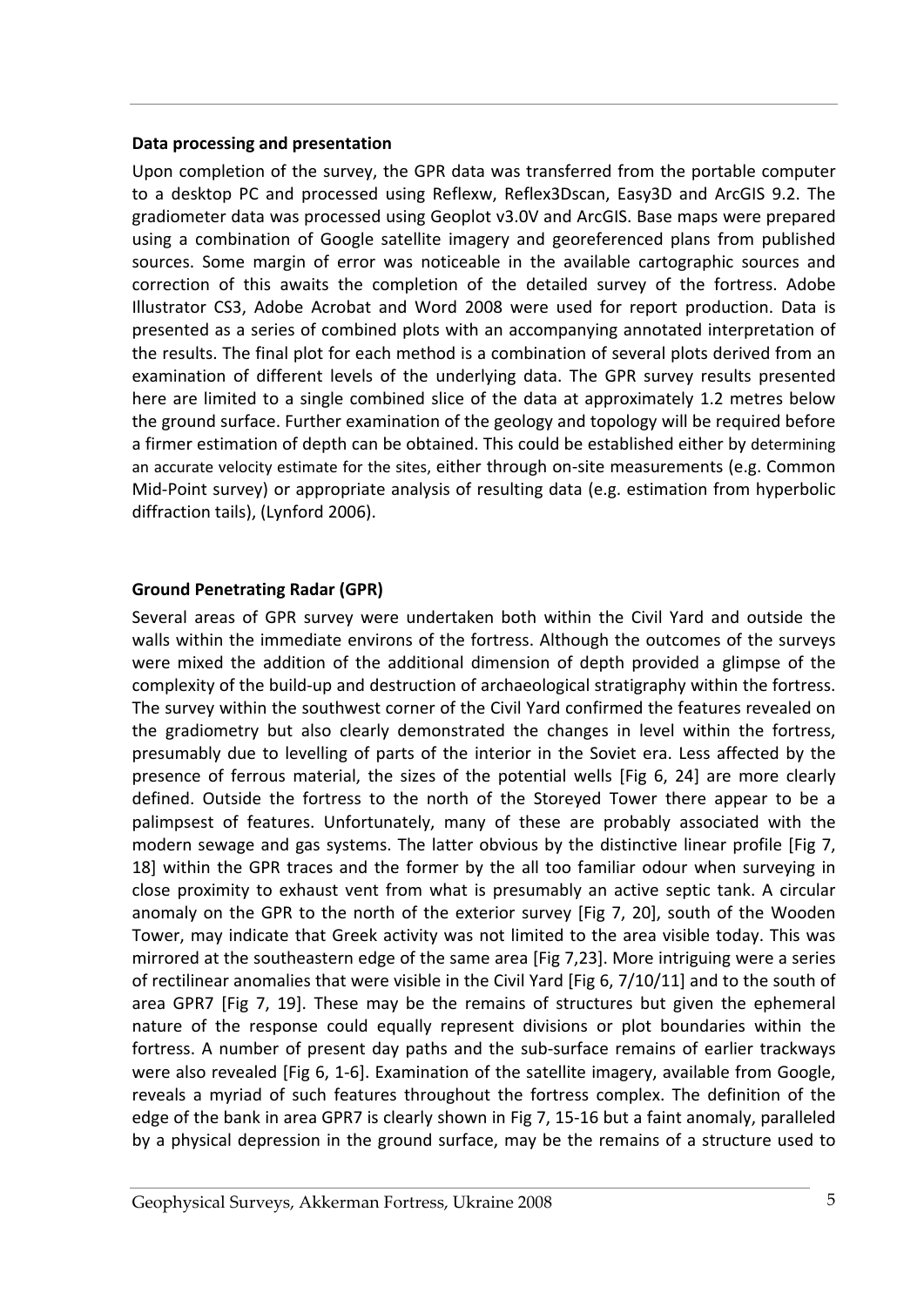<span id="page-5-0"></span>span the moat [Fig 7, 14]. Fig 6, 8‐9 and 13 are a series of curvilinear anomalies who purpose remains unclear but may represent simliar activity to [Fig 7, 20].

#### **Gradiometer Survey**

Gradiometry was used over a total area of 0.8ha within both the Garrison Yard and the Civil Yards. Although hampered by the presence of large quantities of, what is probably Soviet era, destruction debris, with a high ferrous content [Fig 8, 8‐9], some results were discernable from the resultant plots. A number of ephemeral rectilinear anomalies could be observed along the base of the northwestern section of the Civil Yard some 10 to 30 metres southwest of the Water Gate where rectilinear anomalies were visible [Fig 8, 5]. The buildings, revealed during the 2007 resistivity survey, were also evident but, presumably because of their physical make‐up, less pronounced in nature [Fig 8, 1]. Most striking were two circular anomalies that lay approximately 10 and 20 metres, respectively, from the northwestern wall of the Civil Yard and may represent well cappings [Fig 8, 6-7]. Only further intrusive physical investigation would reveal whether these belong to antiquity or are reminders of a much more recent past. A number of ephemeral curvilinear features were also revealed [Fig 8, 14‐15] but given the disturbed nature of the ground within this area of the fortress may represent relatively recent activity. Two rectilinear alignment did provide a glimpse of the possible remains of structure [Fig 8, 10‐11] but what there are is impossible to determine from the small sections of remains revealed. As with the GPR, pathways were also evident within the gradiometer data [Fig 8, 2/4/14]. Within the Garrison Yard some rectilinear features were evident as a lines of magnetic spikes [Fig 10, 19/21‐22] as well as some less pronounced perpendicular linear arrangements [Fig 10, 15-16]. Given the current use of the area caution with the interpretation of such results must be countenanced. Two large ferrous spikes were also revealed [Fig 10, 17‐18]. The area to the east of the present main entrance to the Garrison Yard also revealed parallel lines of magnetic spikes and probably represents the limits of the edges of the present path [Fig 9, 23‐24]. The linear anomalies represented by [Fig 9, 25‐26] are most likely associated with the mosque immediately to the south of the survey area.

### **Conclusions**

The deployment of gradiometry and GPR in addition to the resistance survey carried out in 2007 has clearly demonstrated the usefulness of combining these techniques. Gradiometry, in particular, is however limited by the present use of the fortress and the levelling of the areas of the interior in the recent past. The results obtained from the limited resistance survey in 2007 have, to date, provided the more clearly interpretable results. Further use of this technique in combination with a GIS based map regression and thorough topographic survey would produce a body of data capable of more conclusive analysis.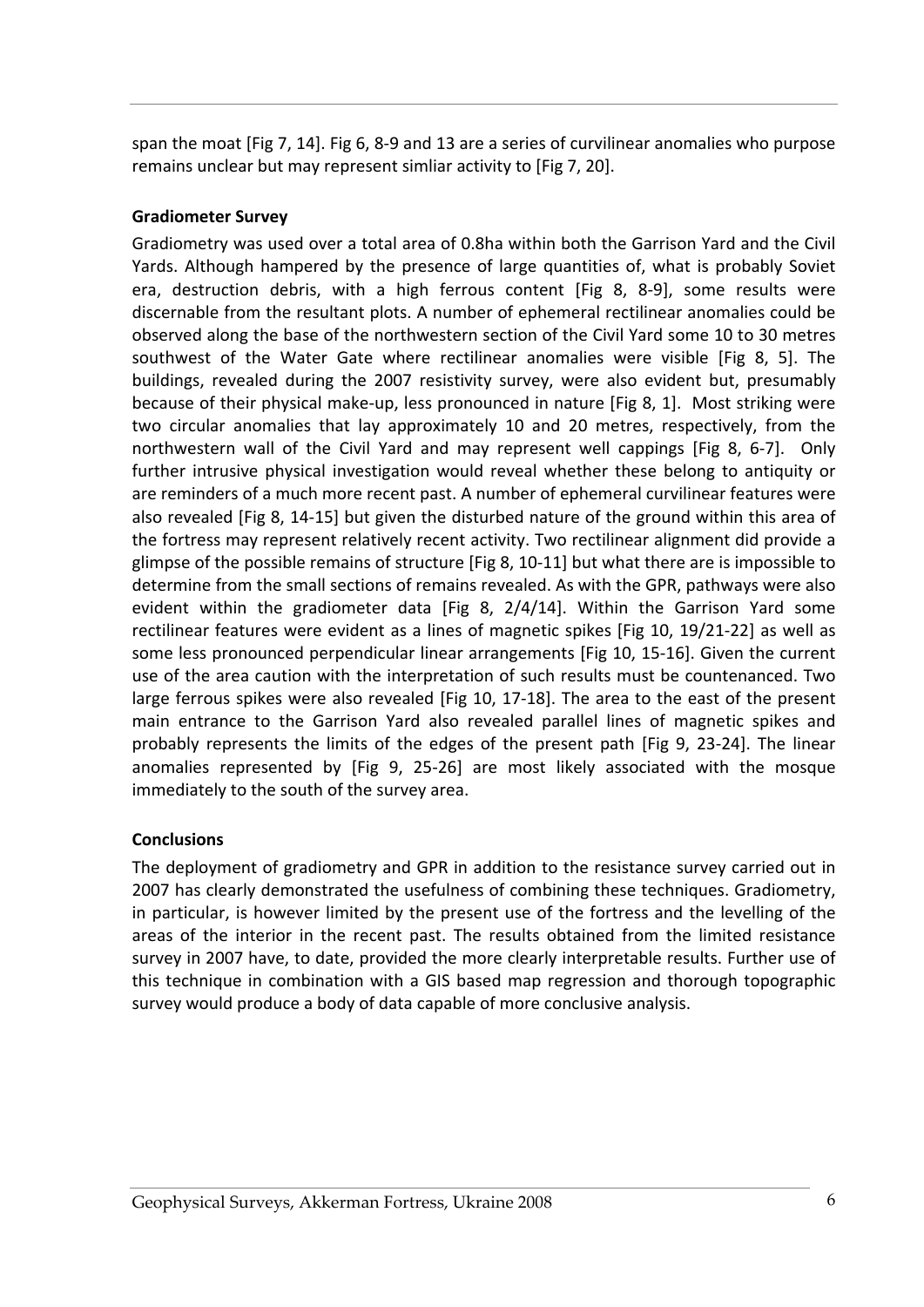## <span id="page-6-0"></span>**Figures**



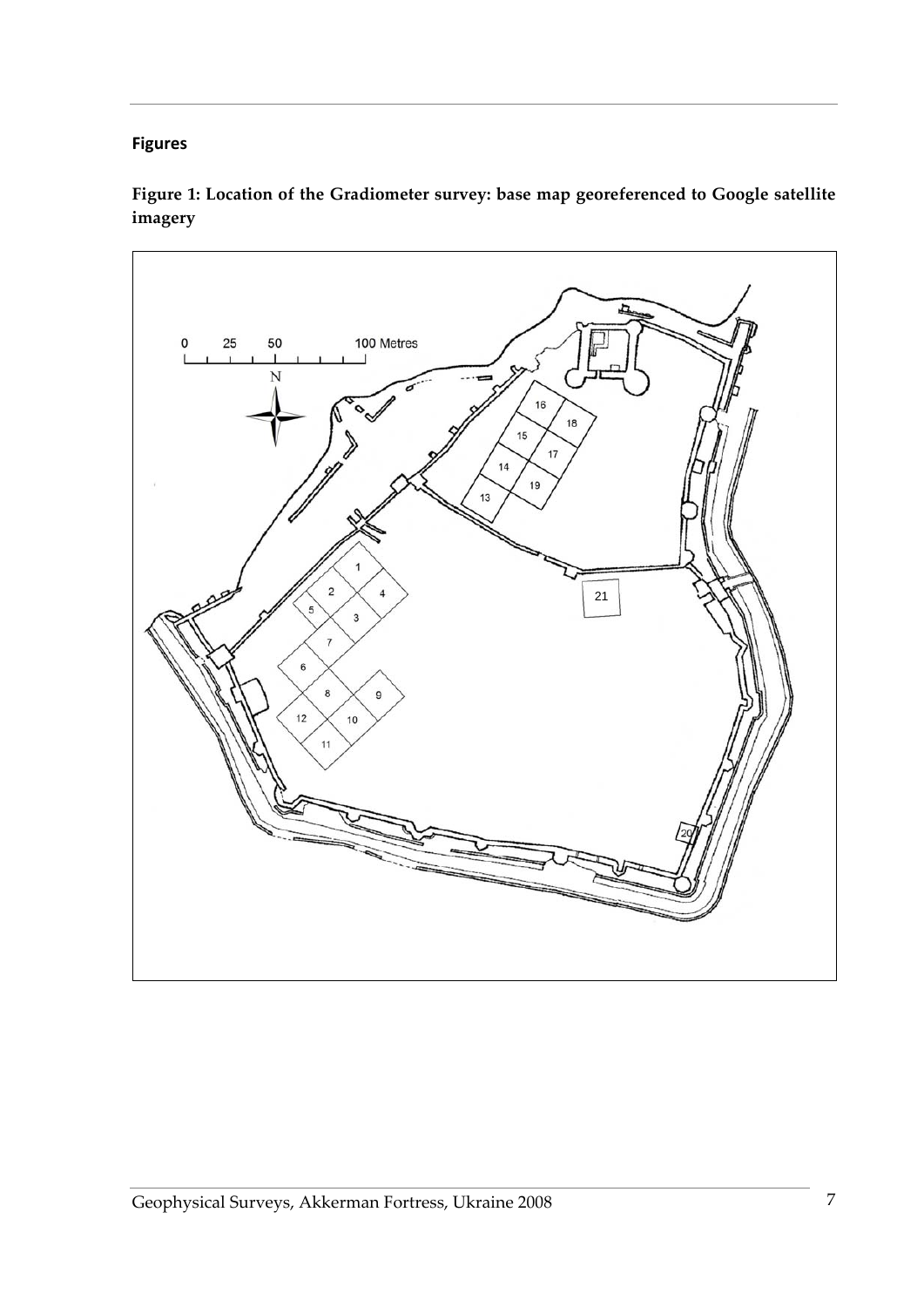

<span id="page-7-0"></span>**Figure 2: Location of the GPR survey: base map georeferenced to Google satellite imagery**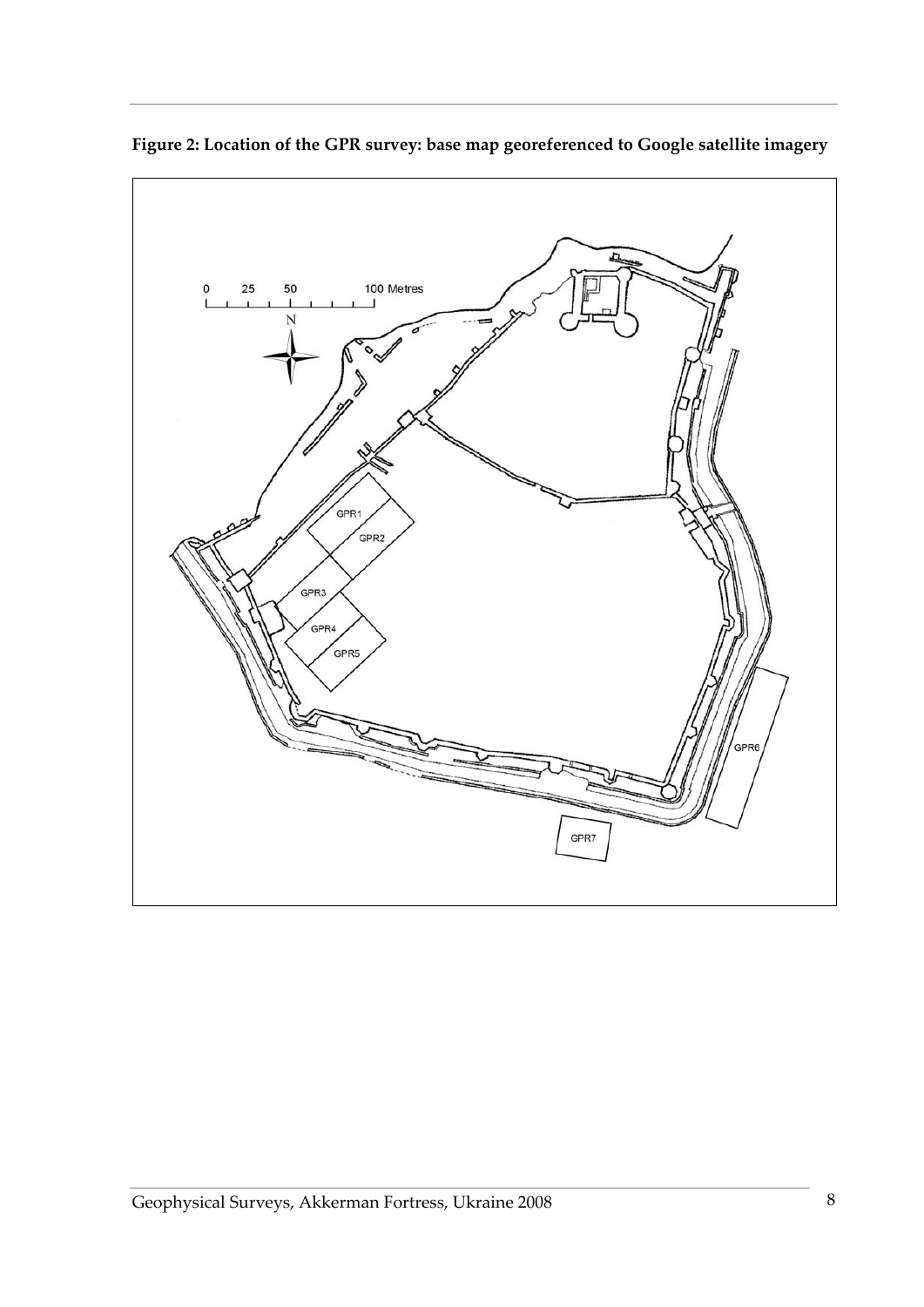<span id="page-8-0"></span>**Figure 3: Location of the 2008 Gradiometer and GPR surveys in relation to the 2007 Resistance survey: base map georeferenced to Google satellite imagery.**

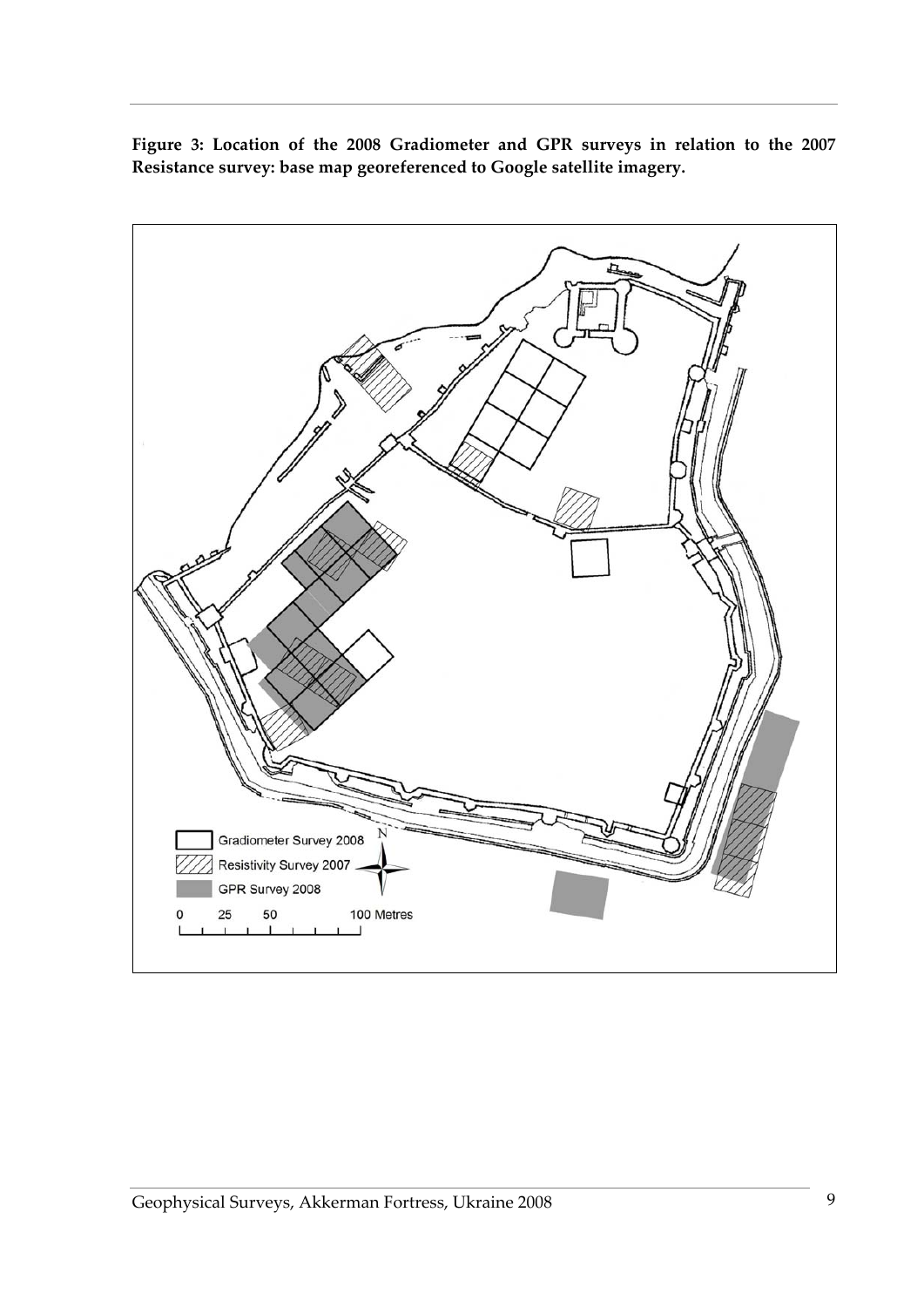

<span id="page-9-0"></span>**Figure 4: Composite plot of GPR survey results: base map georeferenced to Google satellite imagery.**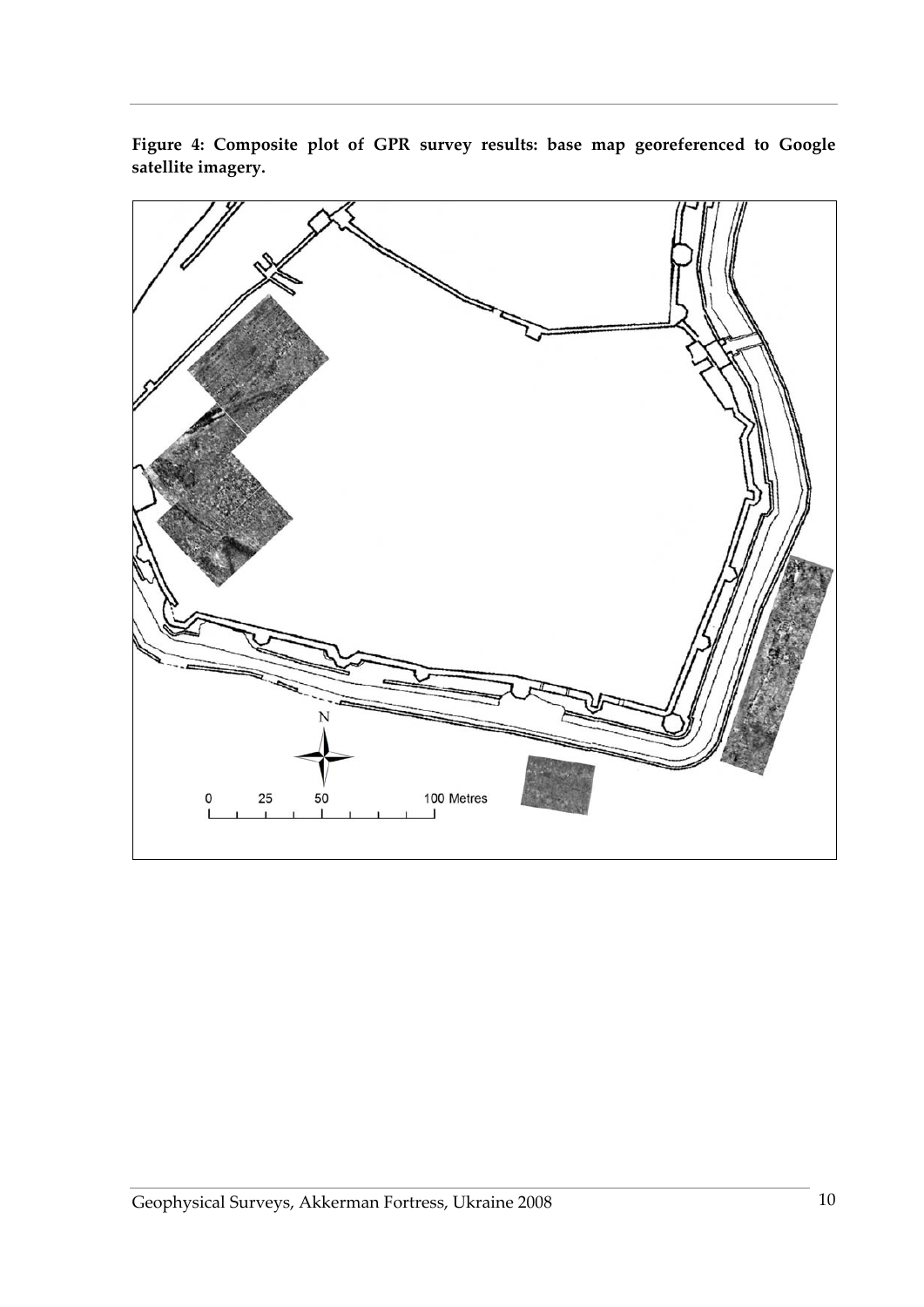

<span id="page-10-0"></span>**Figure 5: Composite plot of the gradiometer survey: base map georeferenced to Google satellite imagery.**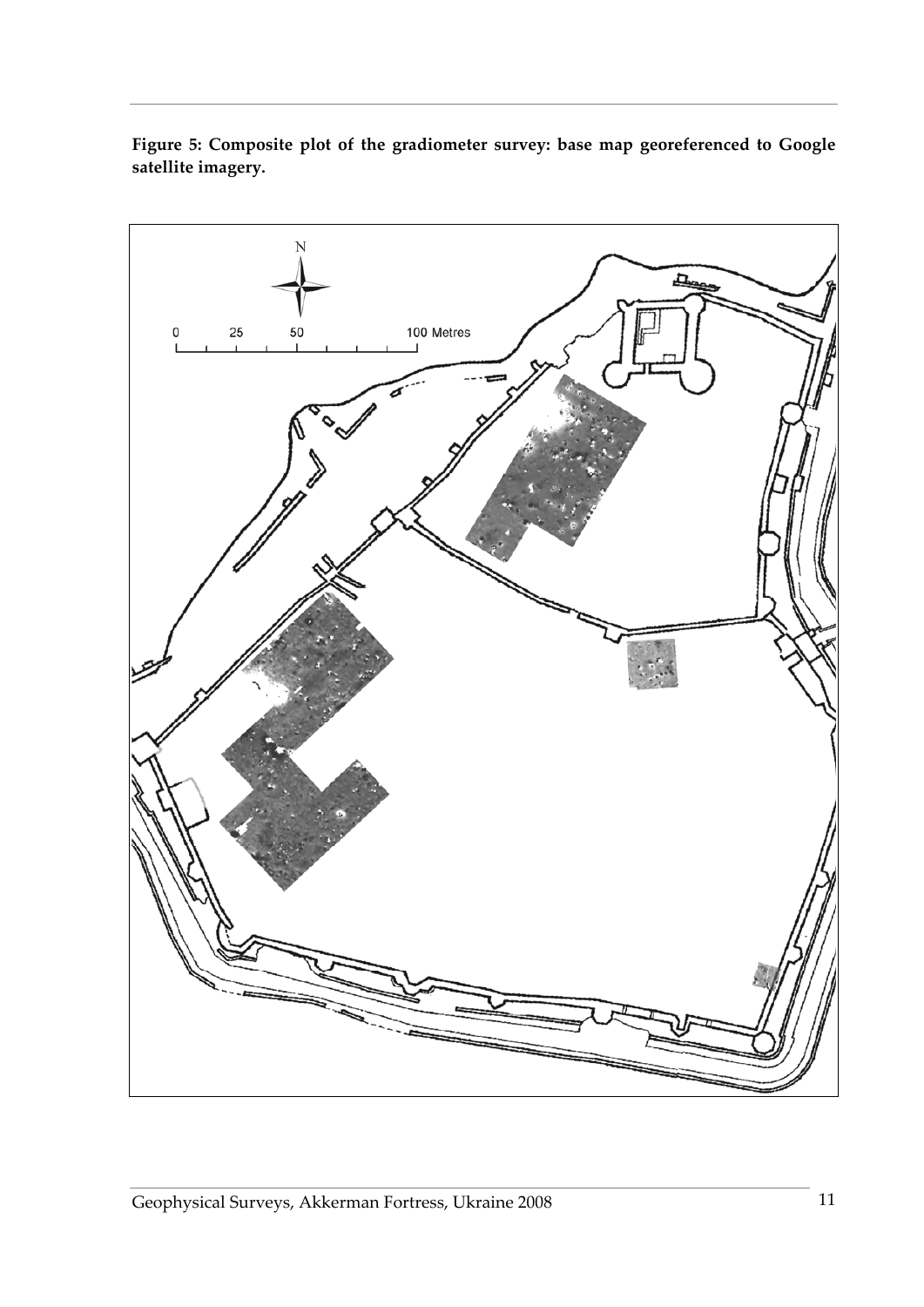<span id="page-11-0"></span>

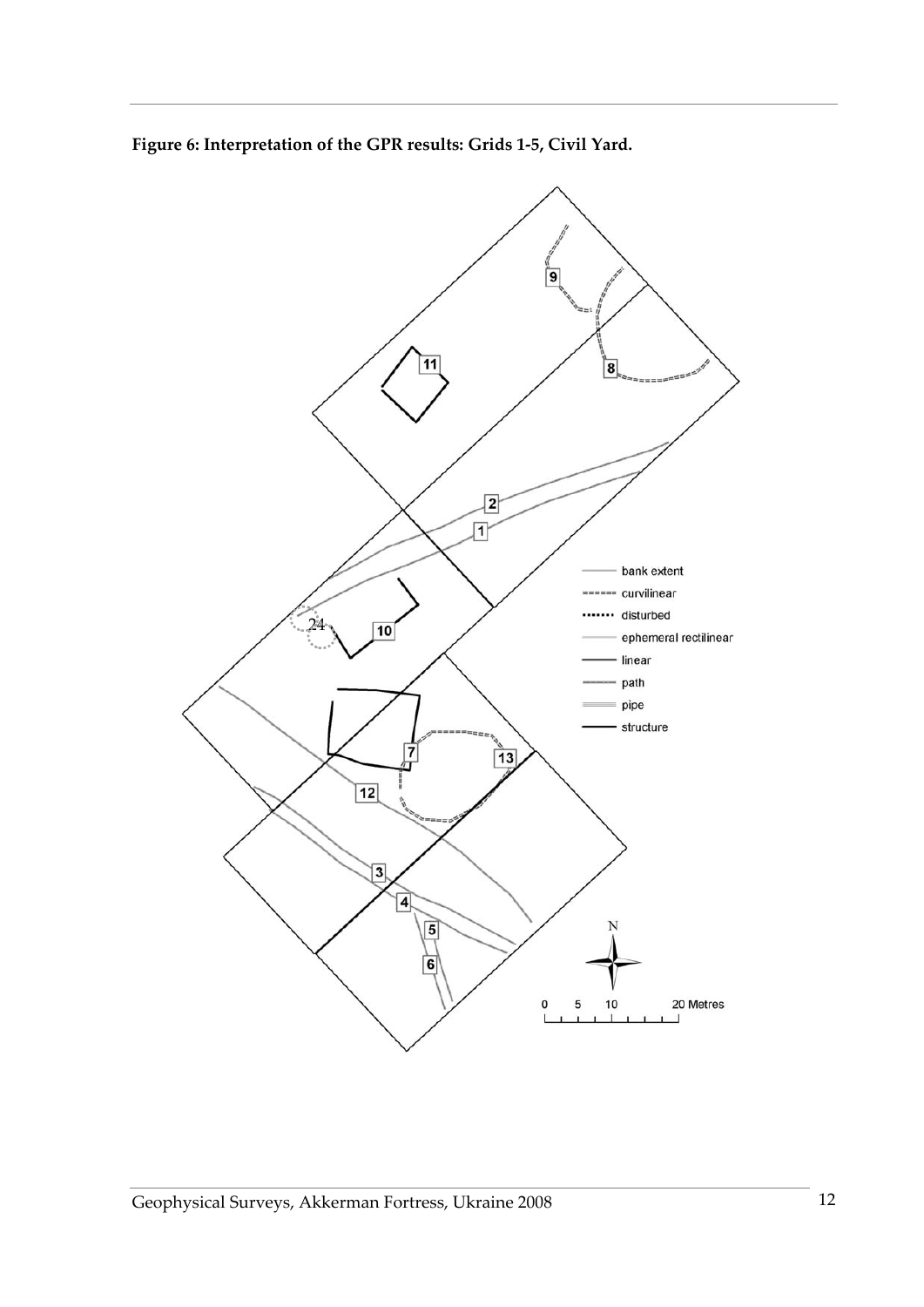<span id="page-12-0"></span>**Figure 7: Interpretation of the GPR results:‐ Grids 6‐7 (top) grid 8 (bottom), Glacis.** 

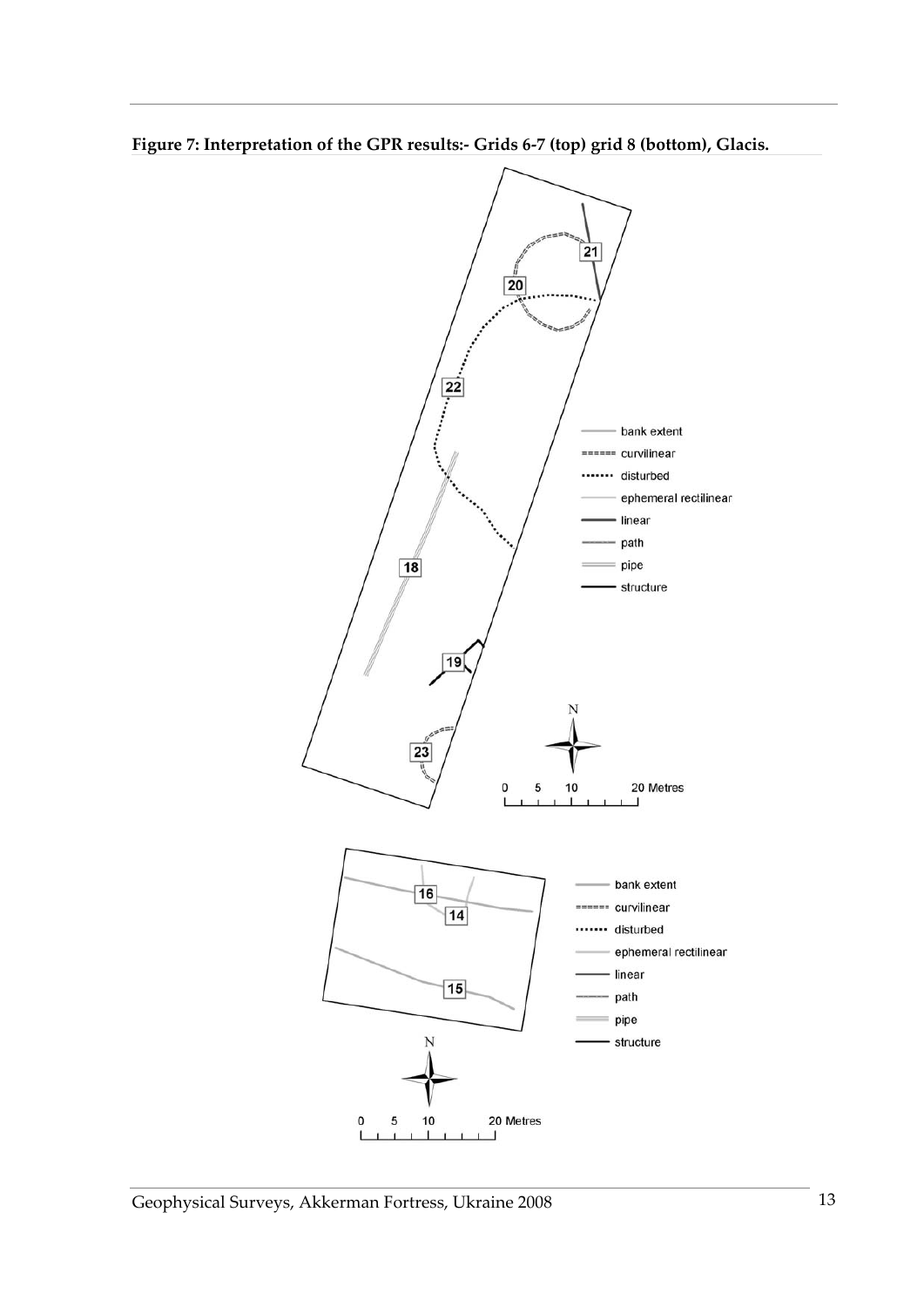

<span id="page-13-0"></span>**Figure 8: Interpretation of the gradiometer results: Grids 1‐12, Civil Yard**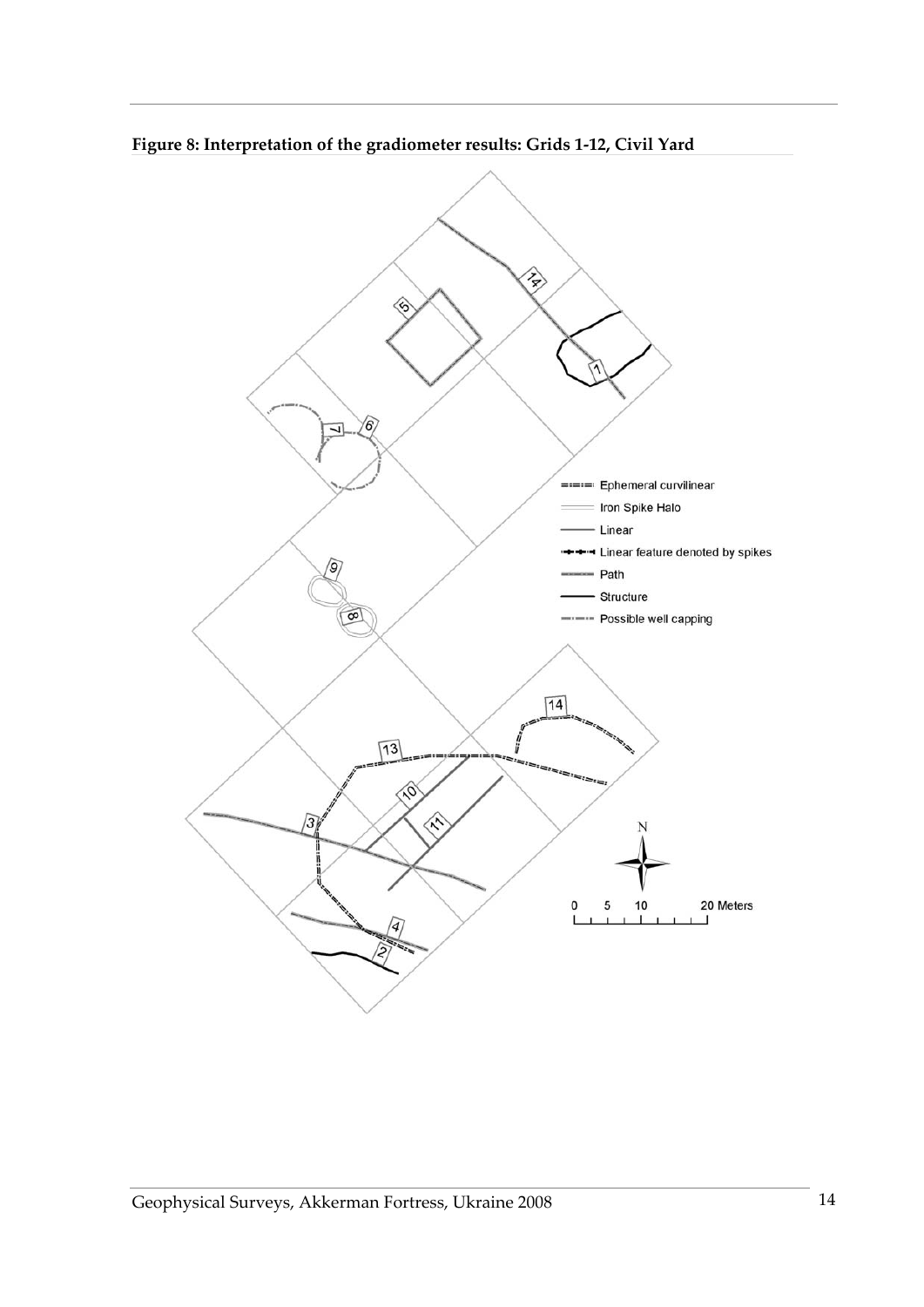<span id="page-14-0"></span>

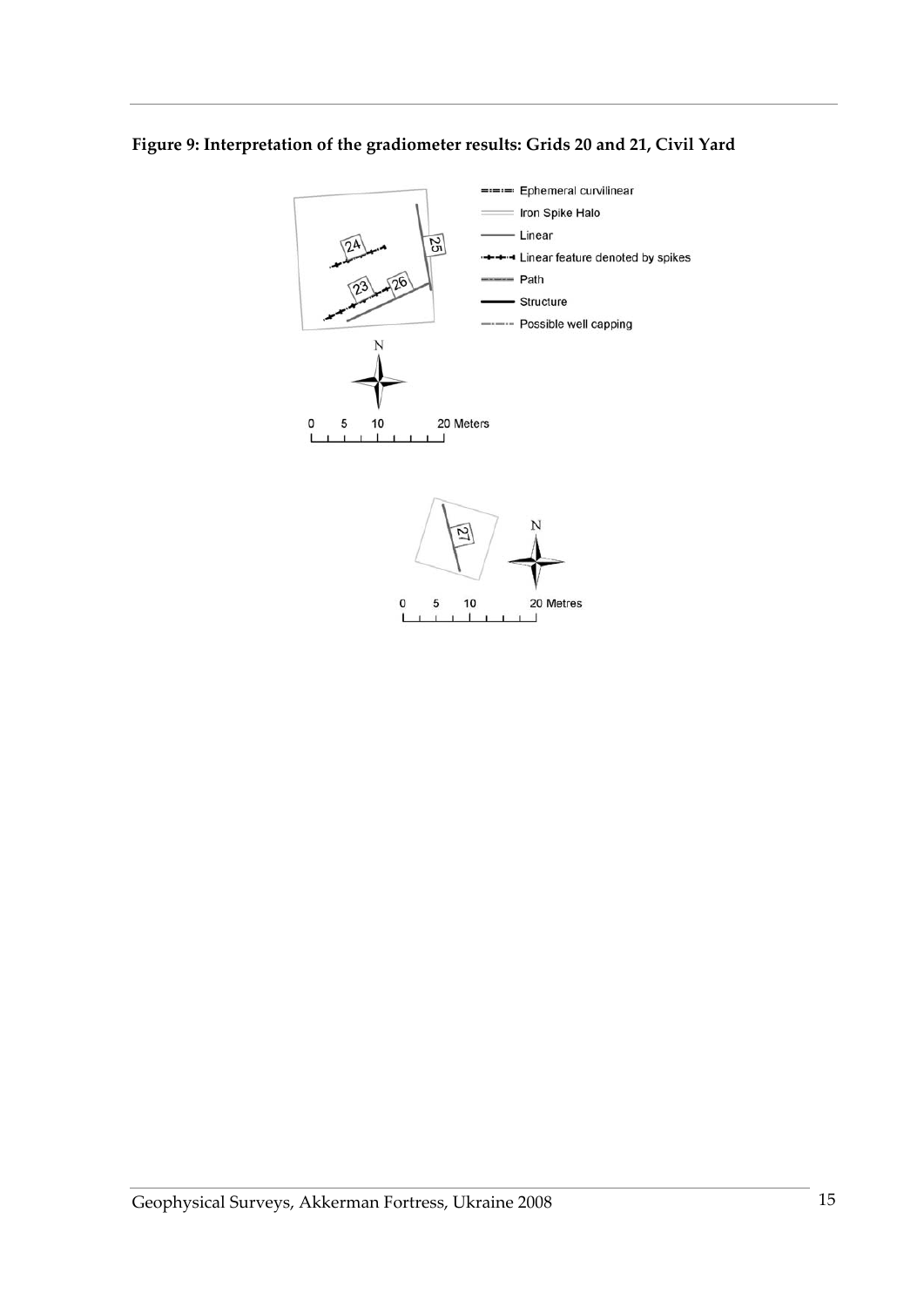<span id="page-15-0"></span>